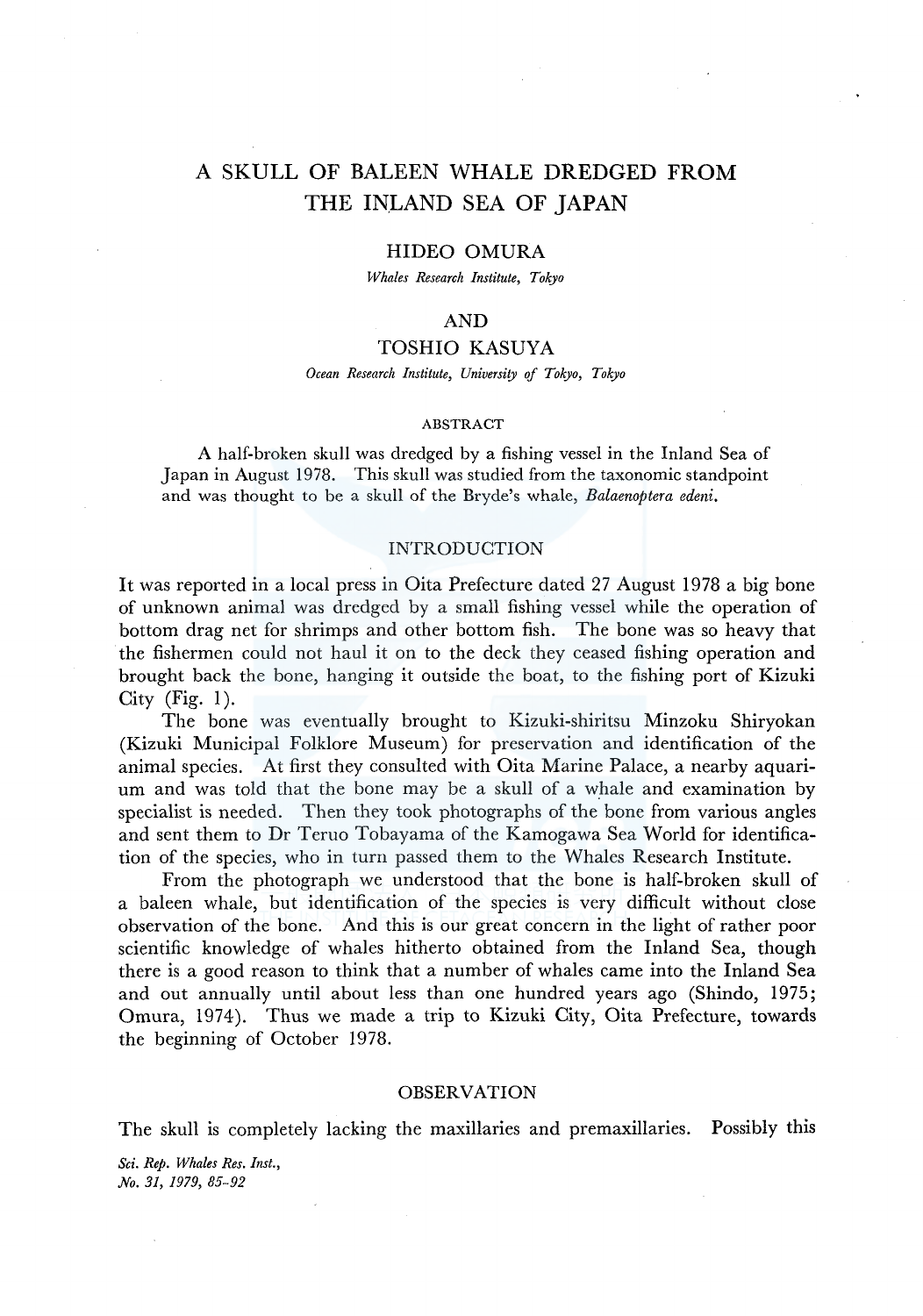is caused by loose articulation of bones in the facial region of the skull of the baleen whales, contrary to the toothed whales. Fortunately the vomer is remaining **(Pl.** I, Figs **1,** 2 and 3). Its upper margin and anterior tip are broken to some extent, but presumably only a few centimeters, and thus protruding forward greatly and giving an impression of a flat rostrum in profile. Nasals are completely lacking (Pl. I, Fig. 1). On the inferior side of the vomer there still attached the palatines, to which pterygoids are also attached, but their posterior ends or hamular processes are broken (Pl. I, Fig. 2).



Fig. I. Chart showing the position where the Kizuki specimen was dredged by a fishing vessel. Marked with a cross.

The brain case of the skull is rather in a good condition. The supraoccipital bone has a broken hole just above the occipital condyles, and its outer margins especially of superior regions are broken to some extent, but still it shows a characteristic feature of the balaenopterid whales, being roughly triangle in posterior view and the surface being relatively flat and having no deep concavity (Pl. I, Fig. 1 and **Pl.** II). Exo- and basi- occipitals are nearly complete. Temporals are in good condition, except extreme end of the right zygomatic process which is broken slightly. Orbital processes of the frontals are also in good condition, especially in posterior portion and orbits, but the anterior portions are broken. Parietals are also remaining on the lateral sides of the brain case and extend for-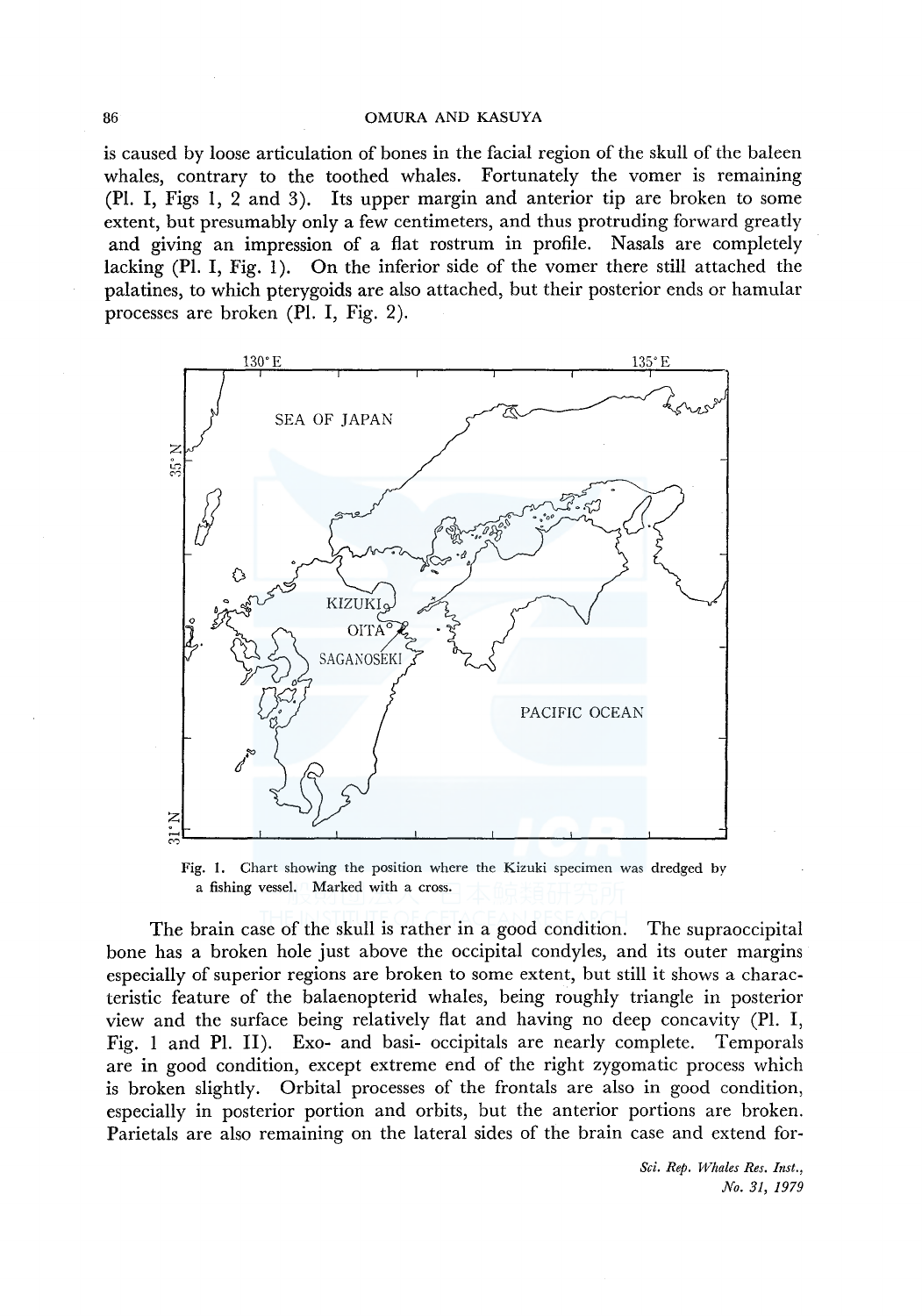#### SKULL OF BALEEN WHALE

| Measurements'                                                  | Length<br>in mm | $%$ of<br>breadth<br>100.0 |  |
|----------------------------------------------------------------|-----------------|----------------------------|--|
| Greatest breadth of skull at zygomatic process                 | 1,287           |                            |  |
| Breadth of skull at orbital process of frontal, posterior      | 1,264           | 98.2                       |  |
| center<br>,                                                    | 1,181           | 91.8                       |  |
| Breadth of skull at mastoid process of temporal                | 986             | 76.6                       |  |
| Length of orbit, right*                                        | 195             | 15.2                       |  |
| let<br>$\bullet$                                               | 210             | 16.3                       |  |
| Length of vomer, from broken tip*                              | 2,125           | 165.1                      |  |
| Length of palatine, greatest, right                            | 582             | 45.2                       |  |
| , let<br>$\overline{\mathbf{v}}$                               | 583             | 45.3                       |  |
| , along median line<br>$\overline{\mathbf{v}}$                 | 559             | 43.4                       |  |
| Length of skull from broken tip of vomer to occipital condyle* | 2,560           | 198.9                      |  |
| Breadth of occipital condyle                                   | 259             | 20.1                       |  |
| Height of occipital condyle, right                             | 160             | 12.4                       |  |
| , let<br>ă.                                                    | 166             | 12.9                       |  |
| Breadth of foramen magnum                                      | 85              | 6.6                        |  |
| Height<br>$\mathbf{v}$                                         | 96              | 7.5                        |  |
| Height of supraoccipital bone from foramen magnum              | 623             | 48.4                       |  |
| Breadth of supraoccipital bone                                 | 871             | 67.7                       |  |
| Vertical height of skull from vertex to vomer                  | 431             | 33.5                       |  |
| Horizontal length from vertex to occipital condyle             | 668             | 51.9                       |  |

#### TABLE I. MEASUREMENTS OF SKULL, KIZUKI SPECIMEN

\* Least value due to breakage.

## TABLE 2. COMPARISON OF THE KIZUKI SPECIMEN TO BRYDE'S, SEI AND MINKE WHALES

|                                                         | Kizuki specimen                                                                                                                                                                                                                                                                                                                    |               | Bryde's <sup>1)</sup> |               | Sei <sup>1</sup>    |               | Minke <sup>2</sup> |       |
|---------------------------------------------------------|------------------------------------------------------------------------------------------------------------------------------------------------------------------------------------------------------------------------------------------------------------------------------------------------------------------------------------|---------------|-----------------------|---------------|---------------------|---------------|--------------------|-------|
| Measurements                                            | Length<br>mm                                                                                                                                                                                                                                                                                                                       | $\frac{0}{6}$ | Length<br>mm          | $\frac{0}{6}$ | Length<br>mm        | $\frac{0}{6}$ | Length<br>mm       | %     |
| Sex and body length                                     | ŗ                                                                                                                                                                                                                                                                                                                                  |               | $Q$ 45 ft<br>(13.5m)  |               | $943$ ft<br>(12.9m) |               | Q9.8m              |       |
| Condylo-premaxillary length                             | ş                                                                                                                                                                                                                                                                                                                                  |               | 3,480                 | 215.5         | 3,060               | 229.4         | 2,350              | 187.1 |
| Tip of premax. to anterior end of<br>vomer              |                                                                                                                                                                                                                                                                                                                                    |               | 439                   | 27.2          |                     |               | 290                | 23.1  |
| Greatest breadth of skull                               | 1,287                                                                                                                                                                                                                                                                                                                              | 100           | 1,615                 | 100           | $-1,335$            | 100           | 1.256              | 100   |
| Breadth of skull at orbit (center)                      | 1,181                                                                                                                                                                                                                                                                                                                              | 91.8          |                       |               |                     |               | 1,219              | 97.1  |
| Breadth of occipital condyle                            | 259                                                                                                                                                                                                                                                                                                                                | 20.1          | 266                   | 16.5          | 251                 | 18.8          | 228                | 18.2  |
| Height of occipital condyle                             | 163                                                                                                                                                                                                                                                                                                                                | 12.7          | 174                   | 10.8          | 167                 | 12.5          | 143                | 11.4  |
| Breadth of foramen magnum                               | 85                                                                                                                                                                                                                                                                                                                                 | 6.6           | 53                    | 3.3           | 84                  | 6.3           | 79                 | 6.3   |
| Height of foramen magnum                                | 96                                                                                                                                                                                                                                                                                                                                 | 7.5           | 45                    | 2.8           | 97                  | 7.3           | 127                | 10.1  |
| Height of supraoccipital bone from<br>foramen magnum    | 623                                                                                                                                                                                                                                                                                                                                | 48.4          | 835                   | 51.7          | 768                 | 57.5          | 650                | 51.8  |
| Length of orbit                                         | 210                                                                                                                                                                                                                                                                                                                                | 16.3          | 234                   | 14.5          | 233                 | 17.5          | 207                | 16.5  |
| $\mathbf{v}$ and $\mathbf{v}$ and $\mathbf{v}$<br>10.50 | $\mathbf{M}$ $\mathbf{C}$ $\mathbf{C}$ $\mathbf{C}$ $\mathbf{D}$ $\mathbf{C}$ $\mathbf{C}$ $\mathbf{C}$ $\mathbf{C}$ $\mathbf{C}$ $\mathbf{C}$ $\mathbf{D}$ $\mathbf{C}$ $\mathbf{C}$ $\mathbf{D}$ $\mathbf{C}$ $\mathbf{D}$ $\mathbf{C}$ $\mathbf{D}$ $\mathbf{D}$ $\mathbf{D}$ $\mathbf{D}$ $\mathbf{D}$ $\mathbf{D}$ $\mathbf{$ |               | 1075                  |               |                     |               |                    |       |

<sup>1)</sup> Cited from Omura, 1959. <sup>2)</sup> Cited from Omura, 1975.

# ward beyond the line of the vertex.

We made some measurements of the skull. The greatest breadth of the skull at zygomatic processes of the squamosals, and other measurements concerning breadth of the skull are fairly accurate. Results of the measurements are shown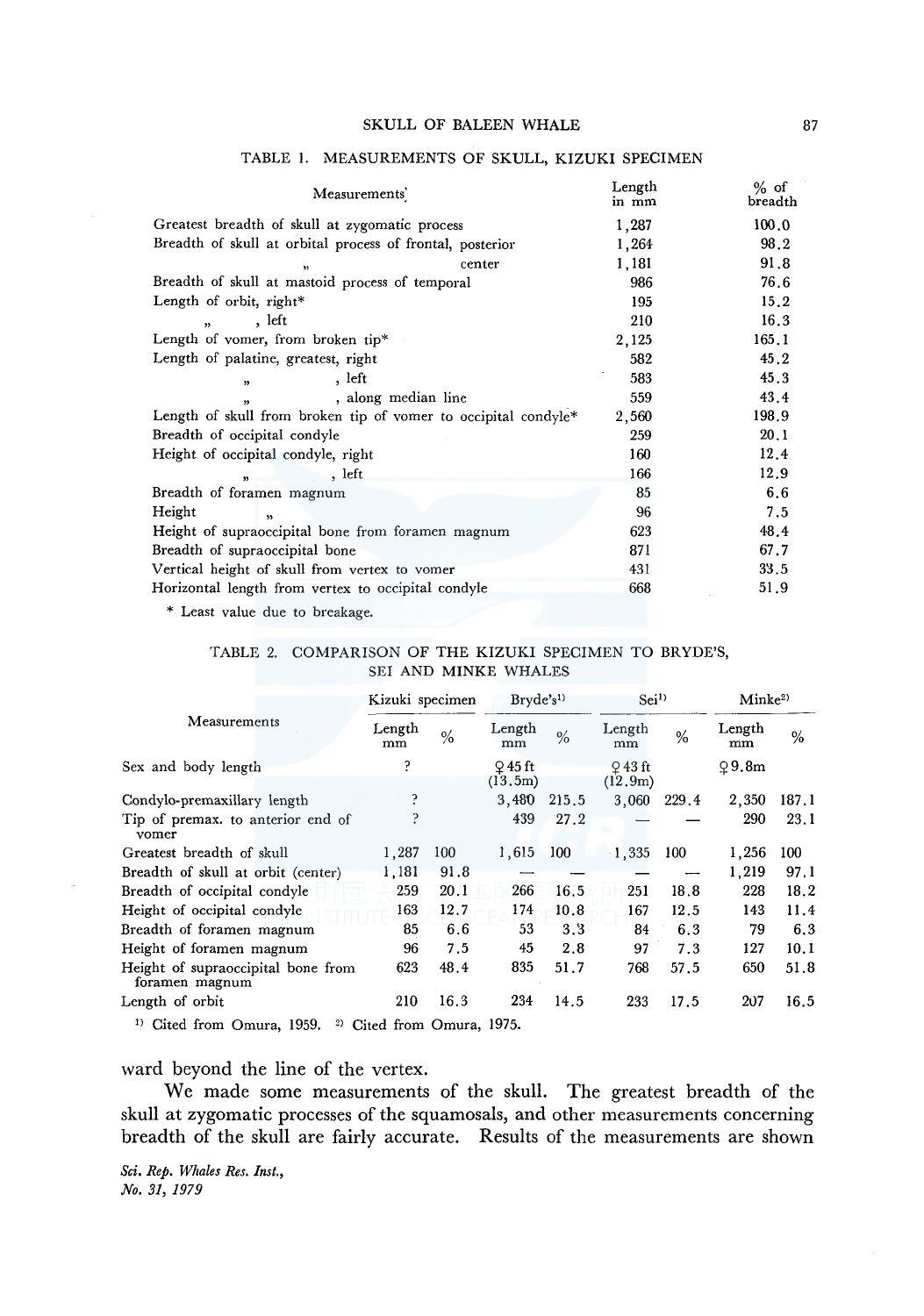in Table 1 and these measurements are compared with corresponding measurements of the Bryde's, sei and minke whales in Table 2.

### DISCUSSION

In profile the skull of the Kizuki specimen is very fiat (Pl. I, Fig. 3). Although it lacks maxillaries and premaxillaries the vomer is remaining in almost all its length, and we can safely assume that the ventral border of the vomer represents that of the rostrum itself. From this fact and combined with other evidence we can deny the possibility of the specimen of being Balaenidae as well as Eschrichtiidae. In Balaenidae the rostrum is curved downwards greatly and roughly Tee shaped in dorsal aspect of the skull, but the Kizuki specimen shows no resemblance of these character. In Eschrichtiidae the rostrum is curved downwards in less extent than Balaenidae but more curved than in Balaenopteridae. Further in Eschrichtiidae the supraoccipital bone presents three deep concavities, and on the superior portion two prominent and peculiar rugosities, and also present similar rugosities upon the basisphenoid and basioccipital bones (Andrews, 1914), but the Kizuki specimen has neither such clear concavity nor rugosity. Thus it is clear that the Kizuki specimen belongs to a species of the family Balaenopteridae.

Among the family Balaenopteridae there are two genera of *Megaptera* (one species) and *Balaenoptera* (five species). We can erase the posibility of the humpback whale, *Megaptera novaeangliae,* because of its slender shape of the Kizuki specimen. The skull of the humpback whale is robust and it has maximum relative zygomatic width in the family Balaenopteridae, or 57-66.9% of the condylopremaxillary length (Tomilin, 1967). In the Kizuki specimen the ratio is less than  $1,287/2,560\times100=50.3$  (see Table 1). The skull length of 2.56 m is the length from the broken tip of the vomer to the occipital condyles. Probably we can add to this figure some 30-40 cm as the length from the tip of premaxillary to the broken end of the vomer (see Table 2), which makes condylo-premaxillary length to be 2.90-3.00 m, resulting the ratio as small as  $43-44\%$ . From this fact alone the possibility of the humpback whale will be erased.

We can safely conclude, therefore, that the Kizuki specimen belongs to a species of the genus *Balaenoptera,* and there remains five species to be considered. First of all we can exclude the possibility of the minke whale, *B. acutorostrata,* because of the size of the skull. The condylo-premaxillary length of the minke whale usually does not exceed 2 m (Tomilin, 1967) and the largest skull ever recorded, 2.35 m in length, was obtained from a 9.8 m female in the Antarctic (Omura, 1975). The minimum estimate of the skull length of the Kizuki specimen is 2.56 m (Table 1), but the actual condylo-premaxillary length would have been 2.90- 3.00 m as already stated.

The inferior aspect of the skull of the Kizuki specimen denotes two special features important for the identification of the species (Pl. I, Fig. 2). One is the shape of the palatines. In the Kizuki specimen the mesial border of anterior part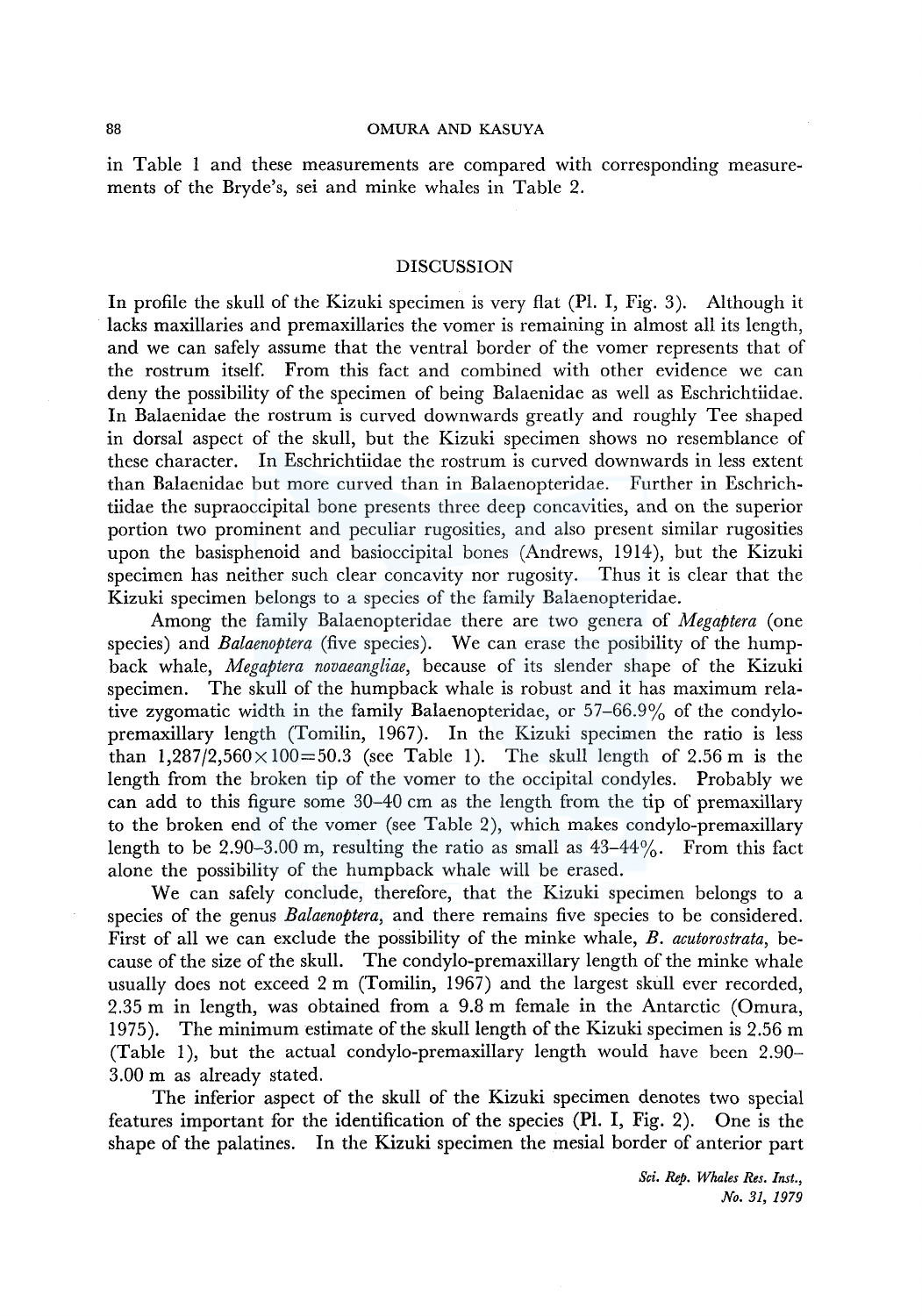#### SKULL OF BALEEN WHALE 89

of the palatines situate near the inferior edge of the vomer and in parallel with the skull axis, but in the posterior portion they diverge outwards and the inner edges do not articulate to the inferior edge of the vomer. In the Kizuki specimen the right palatine was broken at its posterior portion along the edge, but in the left palatine the posterior edge is nearly complete, except a semi-round broken hole just anterior to the curved posterior edge. Such a shape of the palatine is usual in all the *Balaenoptera* species except the blue whale, *B. musculus.* The skull of the blue whale differs from those of other *Balaenoptera* in the shape of palatines which terminate abruptly, without forming left and right processes. Such form of the palatines is observed also in the pygmy blue whale, *B. musculus brevicauda* (Omura *et al.,* 1970). In this feature this species is similar to the humpback whale (Tomilin, 1967). From the above it is clear that the Kizuki specimen is not a blue whale.

Another feature of importance is the shape of the vomer at its posterior end. Tomilin (1967) shows that the posterior end of the vomer is greatly expanded in the adult fin whale, *B. physalus,* differing from the sei whale (Fig. 26 of his book). Since no such expansion is observed in the Kizuki specimen it is also possible that this specimen should not be assigned to the fin whale.

Among five species of the genus *Balaenoptera* we have already excluded three species, i.e. the minke, the blue and the fin whales. The remaining two species or the sei whale, *B. borealis,* and the Bryde's whale, *B. edeni,* are very close relatives and it is very difficult to separate the two only from the skull. One feature of the skull of the Bryde's whale is the flat rostrum, compared with somewhat downward bending rostrum of the sei whale (Junge, 1950; Omura, 1959). The shape of rostrum in the Kizuki specimen, presumed from the vomer left on the skull, resembles the Bryde's whale rather than the sei whale (Pl. I, Fig. 3). Another character separating the two species is the state of the front margin of the nasals. The anterior margin is concave in the Bryde's whale, but straight in the sei whale. In the Kizuki specimen, however, nasals are completely lacking and this character is of no use in this case  $(Pl. I, Fig. 1)$ .

Miller (1924) considers the unusually deep and narrow sulcus formed at the region of juncture between the squamous and articular portion of the squamosal in his Pablo Beach specimen of the pollack whale (No. 236680, US. National Museum) as a specific character of this species or *B. borealis.* According to Junge (1950) this sulcus is narrower and deeper in most specimens of *B. borealis* than it is in *B. physalus* and *B. edeni.* In the Bryde's whale on the coast of Japan this sulcus is less developed than in the sei whale (Omura, 1959). In this respect the Kizuki specinen denotes sulcus of *B. edeni* type, being wide and shallow. In addition, in *B. edeni* the basicranial part of the skull exposed behind the palatine is much longer than broad (Junge, 1950). This also observed in the Kizuki specimen (Pl. I, Fig. 2). It seems that, from the above, the Kizuki specimen shows some characters of the Bryde's whale rather than the sei whale.

There are, however, some doubts in reliability of such skeletal characters. Mead (1977) found, in several specimens, some of the characters generally used to separate *B. borealis* from *B. edeni* either intermediate or contradictory, particularly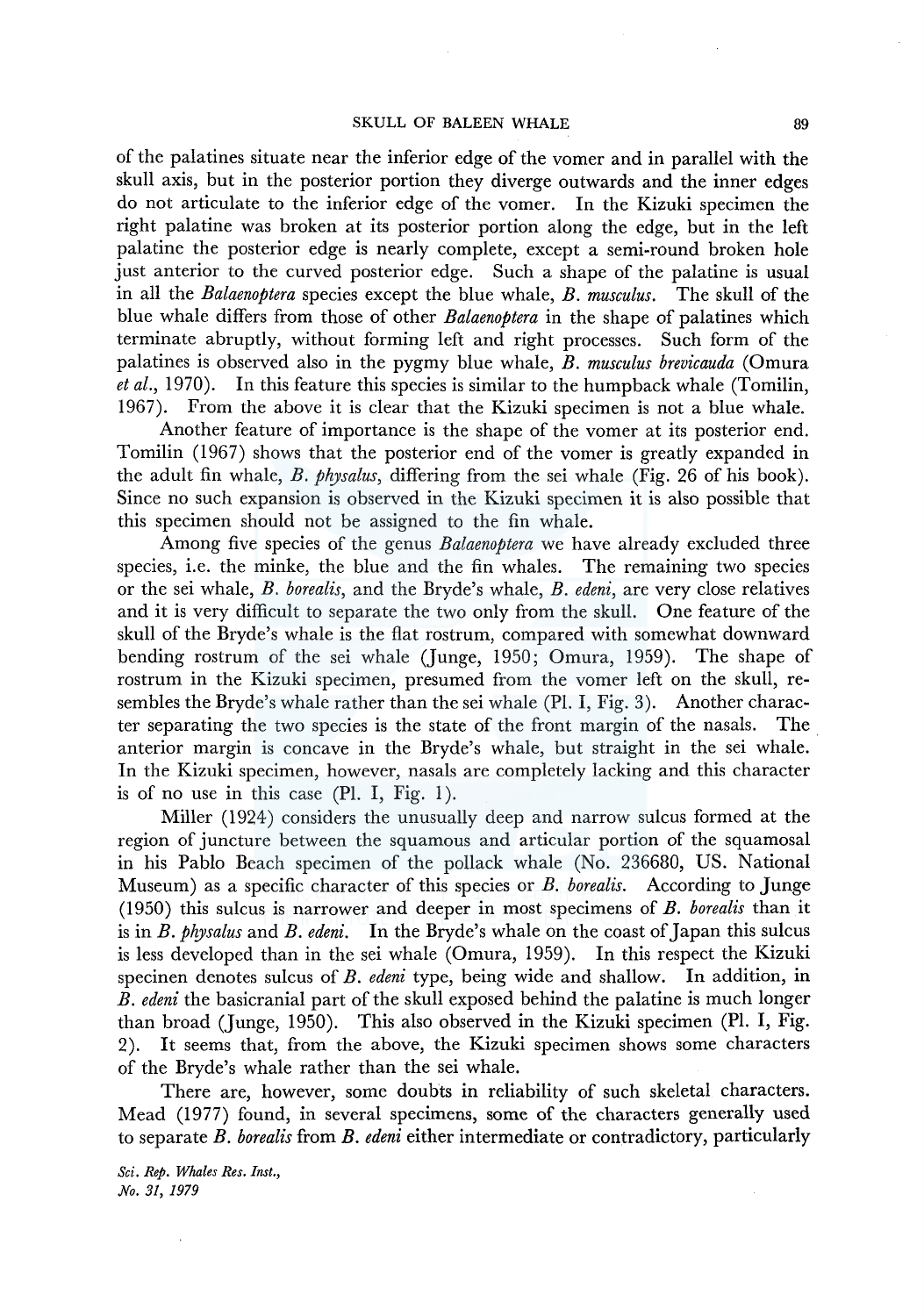the shape of the nasal bones. He examined records of sei whales from the Atlantic coast of the United States and identified the above-mentioned Miller's specimen of the pollack whale (No. 236680, U.S. National Museum) as *B. edeni.* He describes that this was confirmed by an examination of the baleen, which is clearly that of *B. edeni.* The most remarkable difference, however, which separates *B. edeni* from *B. borealis* in the form of vertebrae is the strong backward inclination of the spinous processes in the former (Anderson, 1879; Lönnberg, 1931; Junge, 1950; Omura, 1959). This inclination is observed in vertebrae from about 7th dorsal and increases till its maximum at about 7th lumbar. In the Miller's specimen of Pablo Beach, however, no such backward inclination is observed (Pl. 12 of Miller, 1924). Thus the problem is much complicated and we are not able to conclude whether the Kizuki specimen is really a Bryde's whale or a sei whale.

The sei whale on the coast of Japan, however, does not usually migrate to the south coast of western Japan, but it moves from the Bonin Islands directly to Sanriku and further north. The Bryde's whales, on the other hand, were taken in these regions in the days of old whaling as well as in the days of modern whaling (Omura, 1977). These facts suggest that the Kizuki specimen possibly represents a Bryde's whale, *B. edeni.* Size of this whale is estimated to be 12 m, assuming that the skull is about  $25\%$  of the whale body.

Dating of the Kizuki specimen was not made, but there is a record kept at the Japan Whaling Association that two Iwashikujira were taken at Saganoseki (see Fig. 1) in 1926. At present the name Iwashi-kujira only means the sei whale, *B. borealis,* but in these days no distinction was made between the sei and Bryde's whales. In any case this will suggest that the Bryde's whale (or sei whale) usually came into the Inland Sea until about 50 years ago. As far as we know a whaling . landstation was established at Saganoseki in 1926, but it was closed soon due to unexpected scarcity of whales coming there.

## ACKNOWLEDGMENTS

We are much indebted to Mr Morosuke Ono and Mr Shoichi Abe of the Kizukishiritsu Minzoku Shiryokan, who gave us all the help we needed while measuring and photographing the specimen. Our sincere thanks are due to Mr Shiro Takamatsu of the Oita Marine Palace and Dr Teruo Tobayama of the Kamogawa Sea World who gave us the opportunity to study this specimen.

## **REFERENCES**

ANDERSON, J., 1879. *Zoological results of the two expeditions to western Yunnan in 1868 and 1875*, 1: 551-564. London: B. Quaritch.

ANDREWS, R. C., 1914. Monographs of the Pacific cetacea. I. The California gray whale *(Rhachianectes glaucus* Cope). *Mem. Amer. Mus. Nat. Hist.* (New Ser.) 1: 227-287.

JUNGE, G.C.A., 1950. On a specimen of the rare fin whale, *Balaenoptera edeni* Anderson, stranded on Pulu Sugi near Singapore. *Zoologische Verhandelingen*, 9: 1-26.

LÖNNBERG, E., 1931. The skeleton of *Balaenoptera brydei* Ö. Olsen. Arkiv. Zool., 23: 1-23.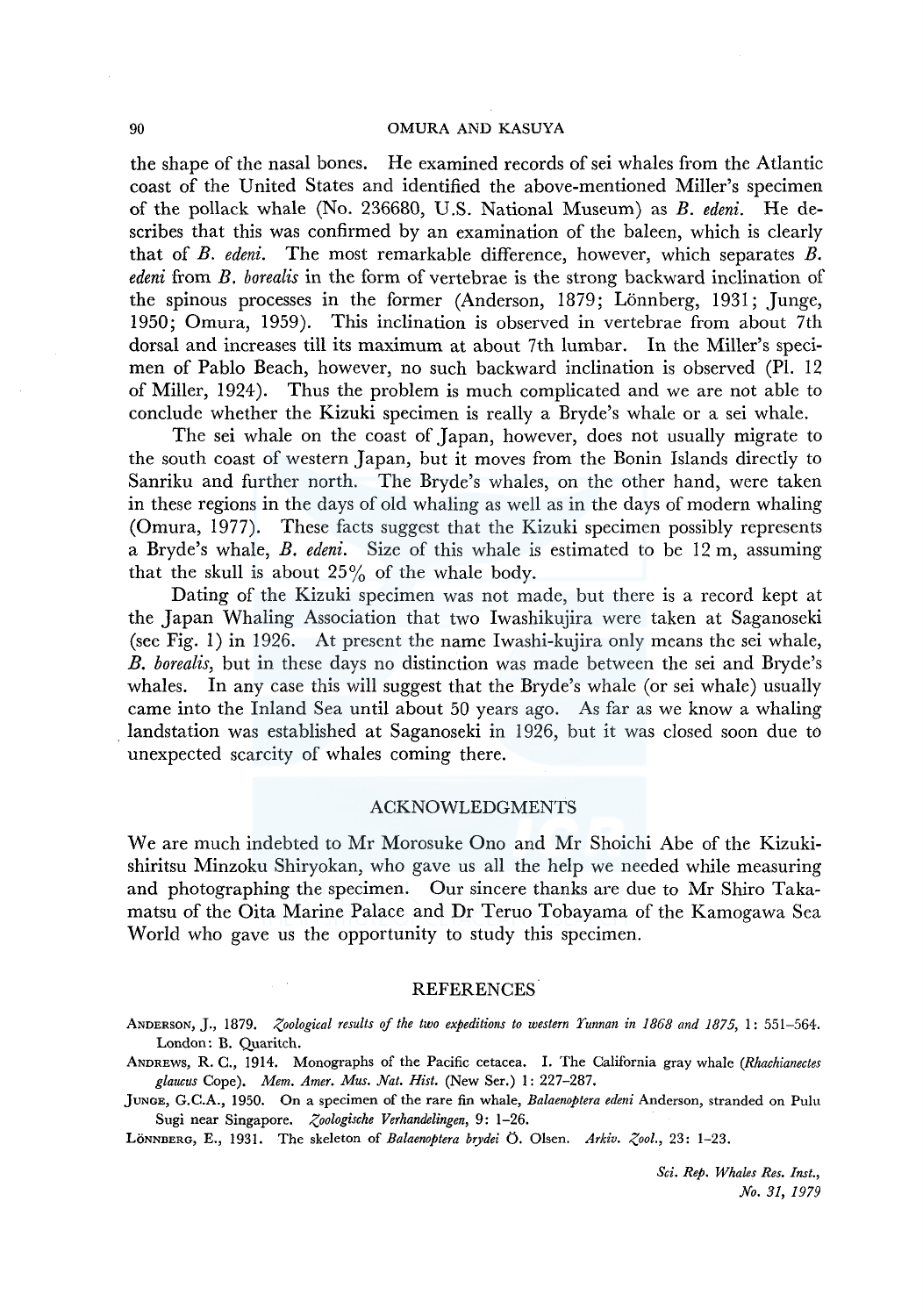- MEAD, J. G., 1977. Records of sei and Bryqe's whales from the Atlantic coast of the United States, the Gulf of Mexico, and the Caribean. *Rep. int. Whal. Commn* (special issue 1): 113-116.
- MILLER, G. S., 1924. A pollock whale from Florida presented to the National Museum by the Miami Aquarium Association. Proc. U.S. Nat. Mus., Vol. 66, art. 9: 1-15.
- OMURA, H., 1959. Bryde's whale from the coast of Japan. *Sci. Rep. Whales Res. Inst.,* 14: 1-33.
- OMURA, H., 1974. Possible migration route of the gray whale on the coast of Japan. *Sci. Rep. Whales Res. Inst.,* 26: 1-14.
- OMURA, H., 1975. Osteological study of the minke whale from the Antarctic. *Sci. Rep. Whales Res. Inst.,*  27: 1-36.
- OMURA, H., 1977. Review of the occurrence of Bryde's whale in the northwest Pacific. *Rep. int. Whal. Commn* (special issue 1): 88-91.
- OMURA, H., T. lcHIHARA, and T. KASUYA, 1970. Osteology of pygmy blue whale with additional information on external and other characteristics. *Sci. Rep. Whales Res. Inst.,* 22: 1-27.
- SHINDO, N., 1975. *History of whales in the Inland Sea.* Hyogo Dietists' Institute. Hyogo. 89 pp.
- ToMILIN, A. G., 1967 *Mammals of the U.S.S.R. and adjacent countries, IX, Cetacea.* Israel Program for Scientific Translations. Jerusalem. 717 pp.

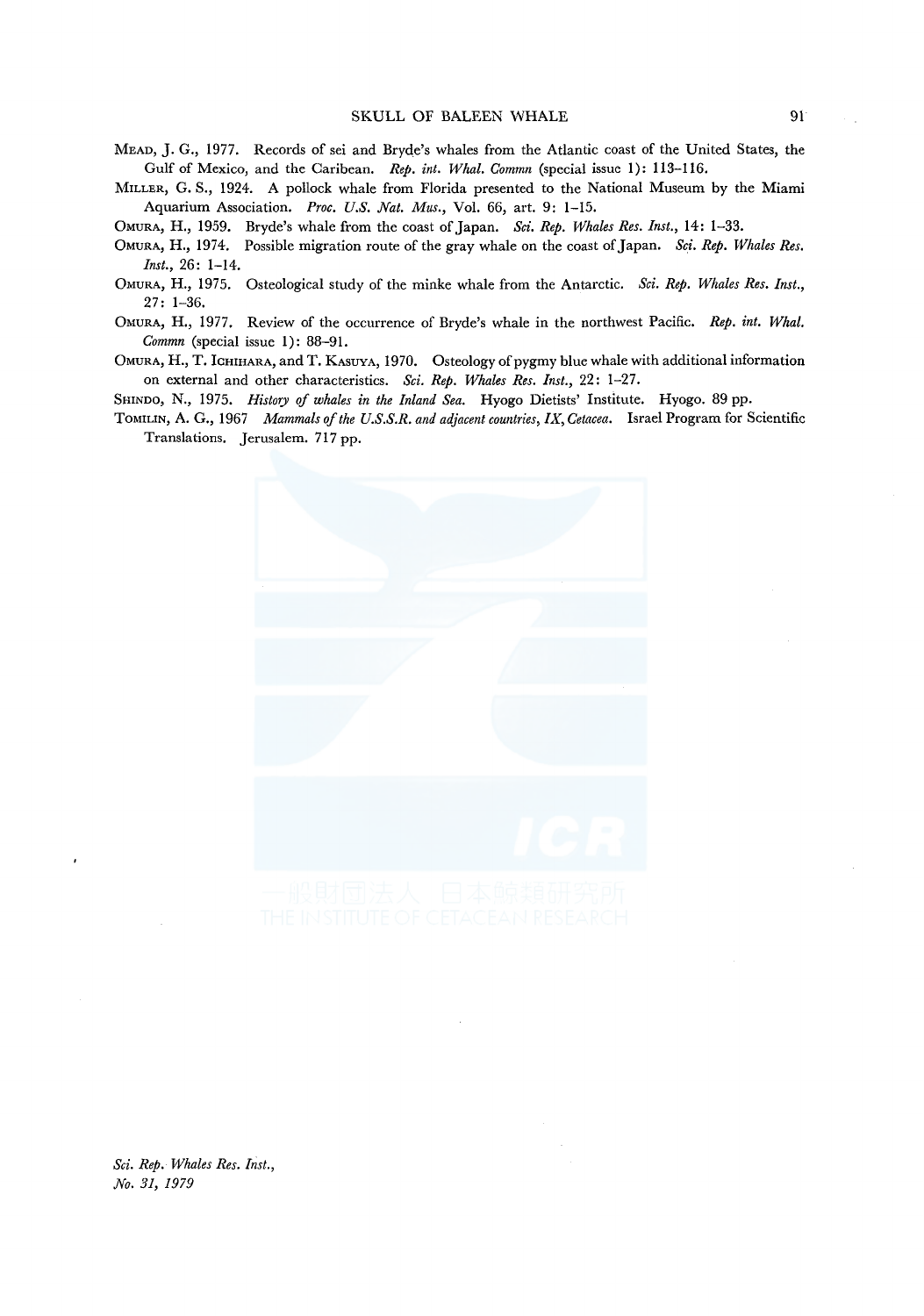# EXPLANATION OF PLATES

# PLATE I

|  |  |  |  |  |  |  | Fig. 1. Dorsal view of the Kizuki specimen. |
|--|--|--|--|--|--|--|---------------------------------------------|
|--|--|--|--|--|--|--|---------------------------------------------|

- Fig. 2. Inferior view of the Kizuki specimen.
- Fig. 3. Lateral view of the Kizuki specimen.

# PLATE II

Fig. I. Posterior view of the Kizuki specimen.

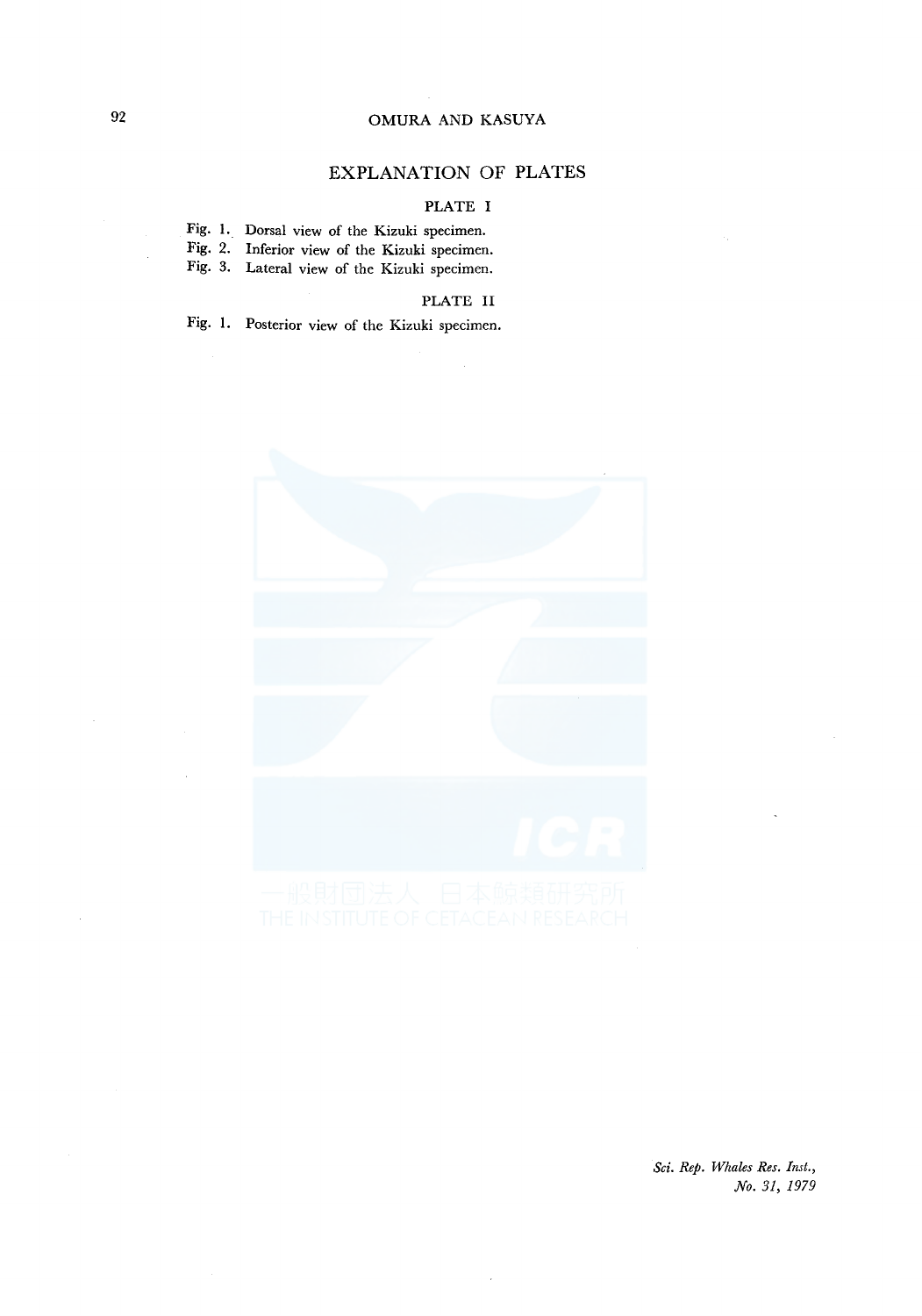PLATE I



No. 31, 1979 Sci. Rep. Whales Res. Inst.,